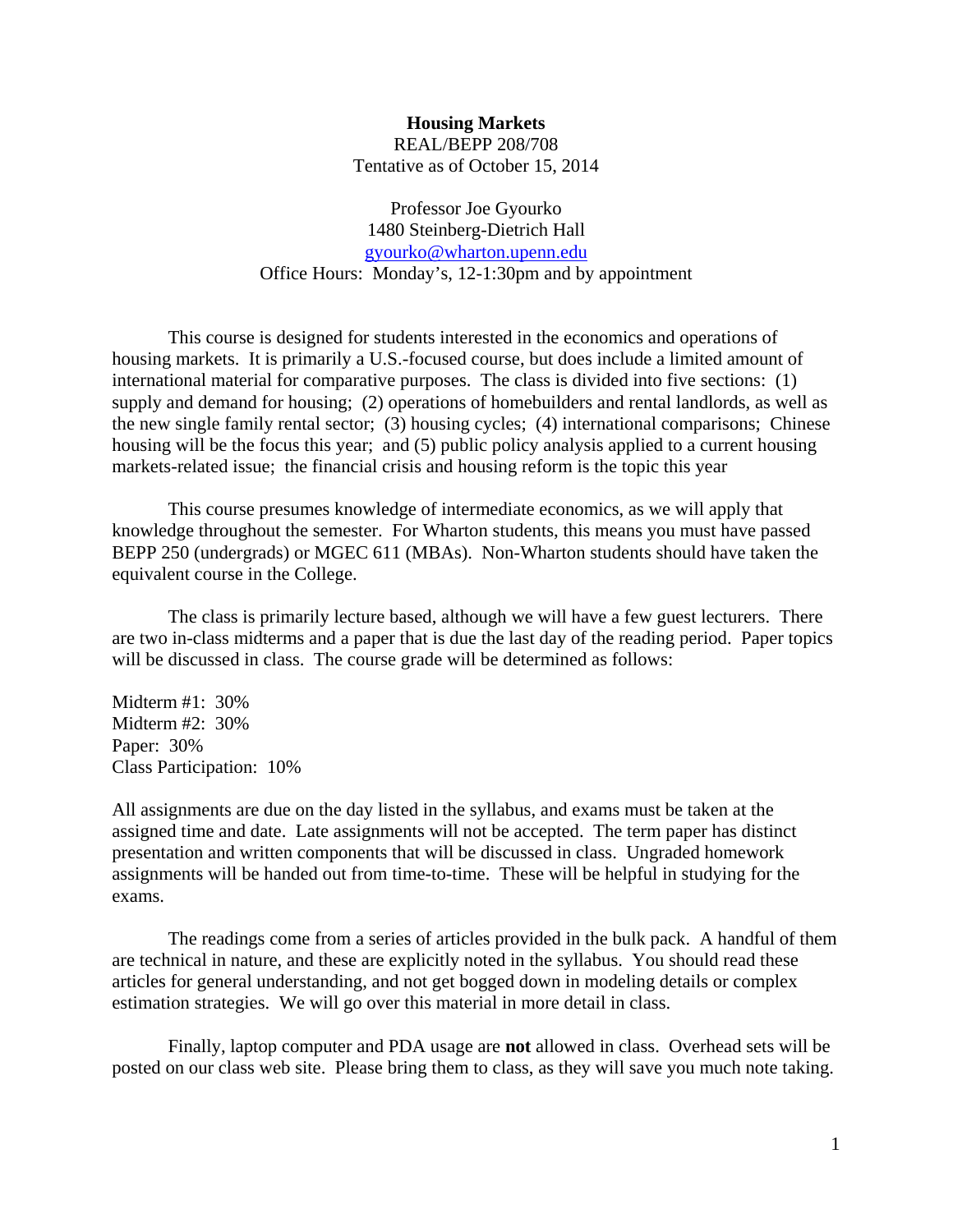### **I. Understanding Homeownership: The Rent-Own Decision, Demand and Supply**

*Class #1: Wednesday, January 14* 

Course Overview

Housing Market Data: Price, Quantities, and Cycles (see bulk pack slides)

*Monday, January 19: No class; Martin Luther King Day observed; university holiday* 

*Class #2: Wednesday, January 21* 

Why Own? The Rent-Own Decision

Readings: Poterba (1984); Sinai and Poterba (2008)

*Class #3: Monday, January 26* 

The Demand Side of Housing Markets: Demographics and Interest Rates

Readings: Gyourko, Linneman and Wachter (1999); Mankiw & Weil (1989)

*Class #4: Wednesday, January 28* 

How Risky Is Homeownership? Housing in a Portfolio

Readings: Sinai (2011); Sinai and Souleles (2005)—technical

# *Class #5: Monday, February 2*

The Supply Side of Housing Markets: What Does It Cost to Build Housing?

Readings: Saiz and Gyourko (2006); Davis & Palumbo (2008)

### *Class #6: Wednesday, February 4*

The Supply Side of Housing Markets: The Role of Regulation

Readings: Glaeser, Gyourko and Saks (2005); Quigley & Raphael (2005); Quigley and Rosenthal (2005); Glaeser, Saiz and Summers (2008)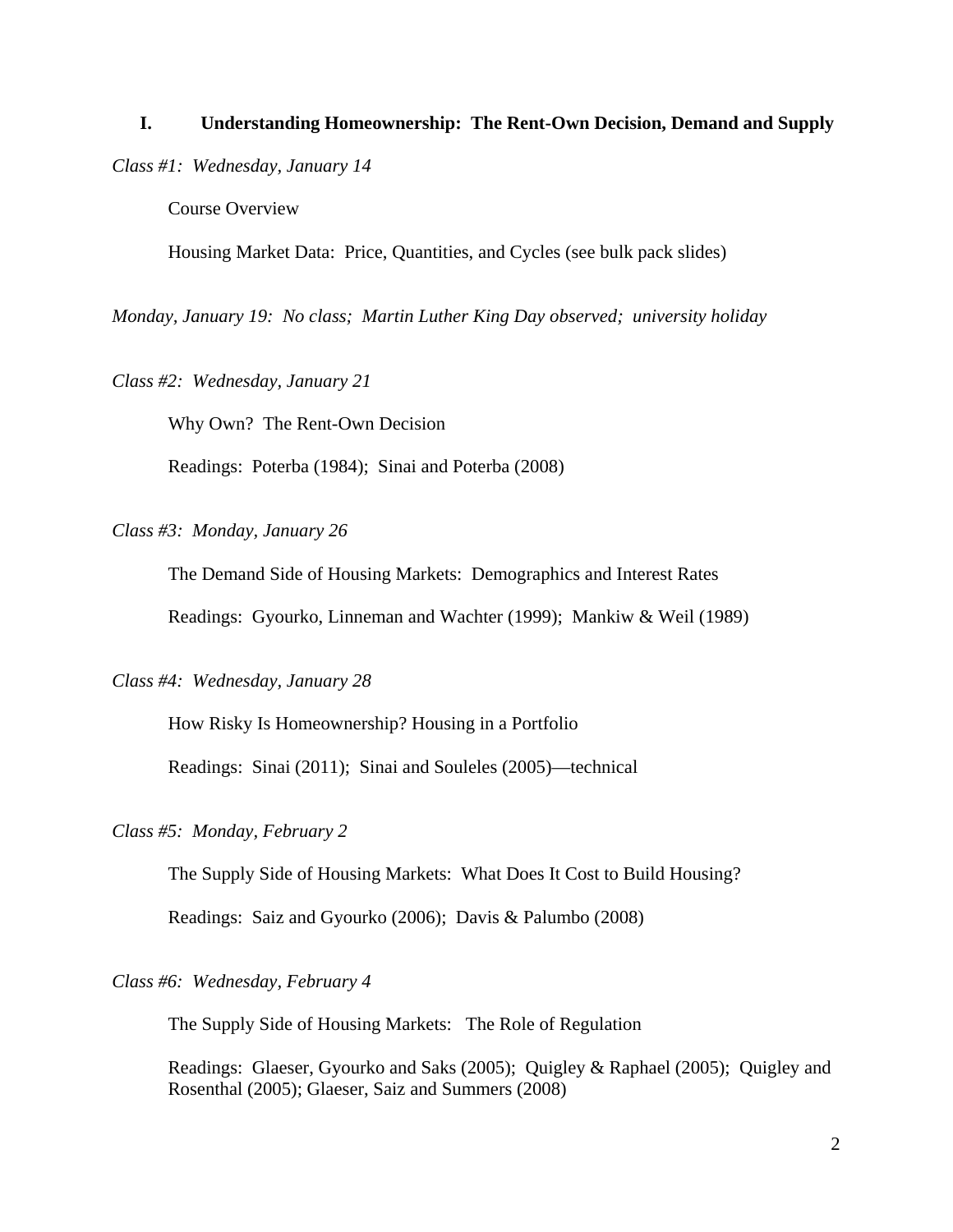*Class #7: Monday, February 9*

The Supply Side of Housing Markets: The Role of Regulation (cont'd.)

Readings: same as for February 4

*Class #8: Wednesday, February 11* 

Financing Homeownership: Mortgage Products—The Basics

Readings: Follain (1990); Frame & White (2005)

### **II. Operations in the Housing Market: Homebuilders and Multifamily Landlords**

### *Class #9: Monday, February 16*

Returns, Margins and Operations for Owner-Occupied and Rental Housing

Readings: Green Street Advisors (2013a,b) ISI Real Estate Research (2012)

*Class #10: Wednesday, February 18* 

Guest Lecture: "Multifamily Real Estate—Operations, Financing and Returns", David Neithercut, President and CEO, Equity Residential (confirmed)

*Class #11: Monday, February 23* 

 Guest Lecture: "Financing and Operating Homebuilder—Risks and Opportunities", **TBA** 

*Class #12: Wednesday, February 25* 

Guest Lecture: "Private Equity Investment in Single Family Rental", David Roth, Managing Director, Real Estate, Blackstone (confirmed)

*Class #13: Monday, March 2* 

Midterm Review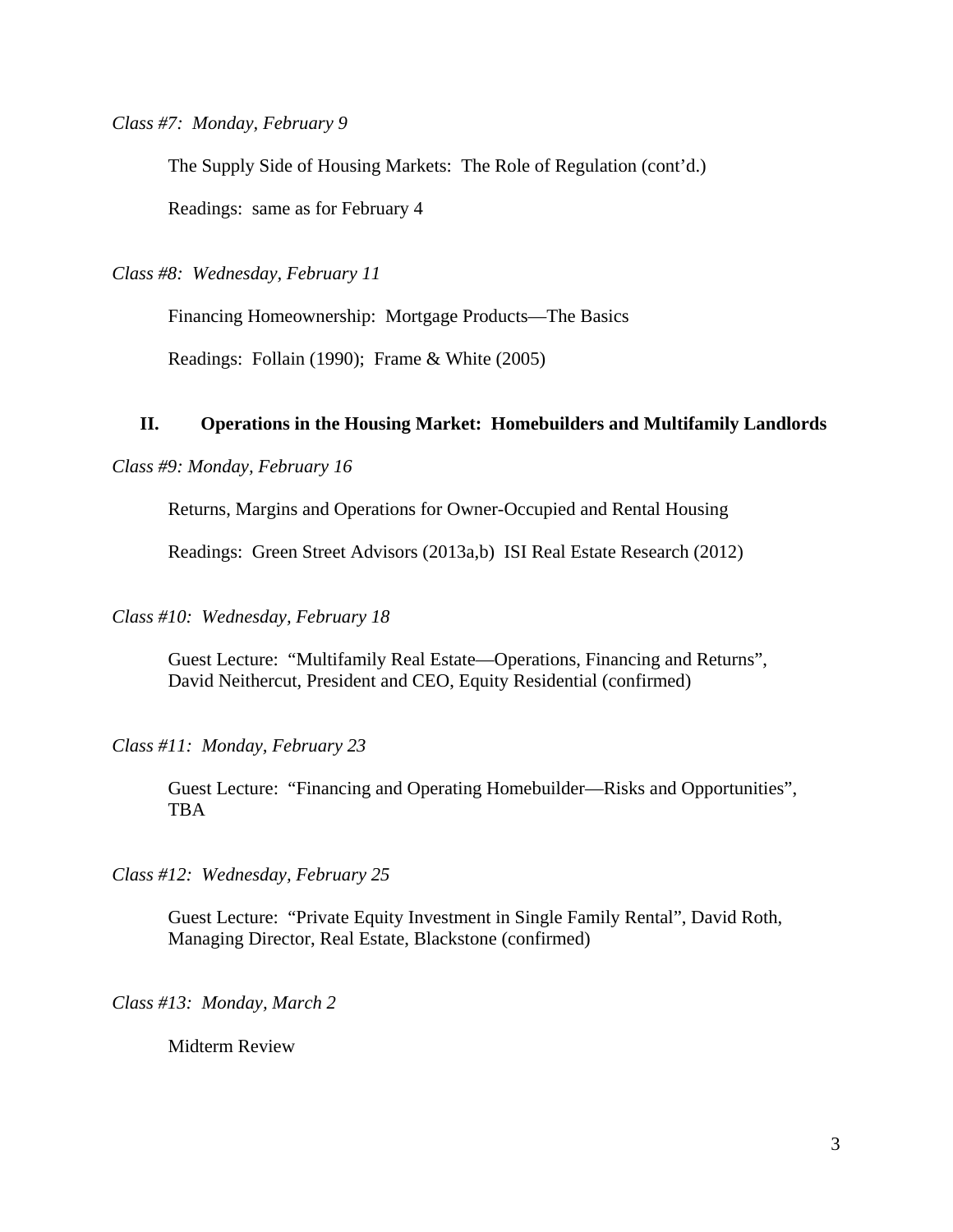*Class #14: Wednesday, March 4* 

1<sup>st</sup> Midterm Exam; in class

*March 9 and March 11—Spring Break; no class* 

# **III. Location and Cycles: Where Do We Live and Why? Why Is Housing So Volatile Across Markets and Over Time?**

*Class #15: Monday, March 16* 

Why Don't We All Live in San Francisco? Spatial Arbitrage

Readings: Roback (1982)—technical

*Class #16: Wednesday, March 18* 

Why Does Anyone Still Live in Detroit? What Happens to Declining Markets

Readings: Glaeser & Gyourko (2005)-technical

#### *Class #16: Monday, March 23*

The Growing Price Dispersion Across Markets: The Rise of 'Superstar' Cities

Readings: Gyourko, Mayer and Sinai (2013)—technical

#### *Class #18: Wednesday, March 25*

Housing Market Cycles: Data and History

Readings: Case & Shiller (1994); Ferreira & Gyourko (2011)-technical; Mian and Sufi (2009)—technical; also see data and other material to be posted on our course web site

#### *Class #19: Monday, March 30*

Housing Market Cycles: Data and History (cont'd.)

Readings: same as for March 25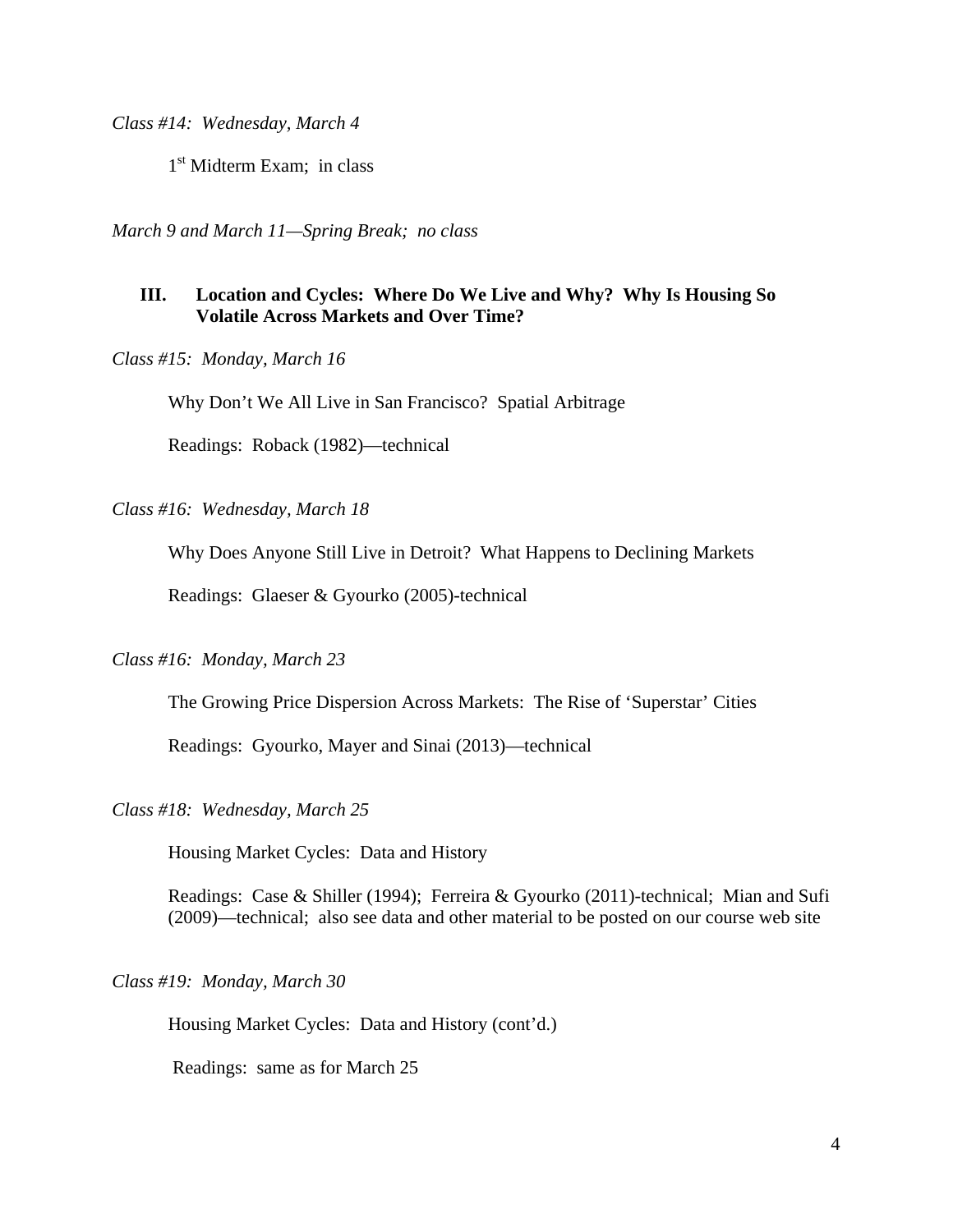*Class #20: Wednesday, April 1*

Why Was the Most Recent Cycle So Hard to Anticipate?

Readings: Himmelberg, Mayer & Sinai (2005); Case & Shiller (2003); Shiller (2005, Chapter 2,  $2<sup>nd</sup>$  edition); Glaeser (2013); Talbott (2006)—optional

### **IV. Policy Application: The Financial Crisis and Housing Finance Reform**

*Class #21: Monday, April 6* 

Fannie Mae, Freddie Mac and FHA: What Did They Do and Why?

Readings: Jaffee & Quigley (2011)

*Class #22: Wednesday, April 8* 

What Went Wrong and How to Fix It?

Readings: U.S. Treasury and HUD (2011)

# **V. A Brief International Comparison: China's Housing Markets**

*Class #23: Monday, April 13* 

Overview of the Chinese Housing Market:

Readings: Deng, Zheng and Ling (2005); Wu, Gyourko and Deng (2012)

*Class #24: Wednesday, April 15* 

Evaluating the Risk of China's Housing Markets

Readings: same as for April 13

*Class #25: Monday, April 20*